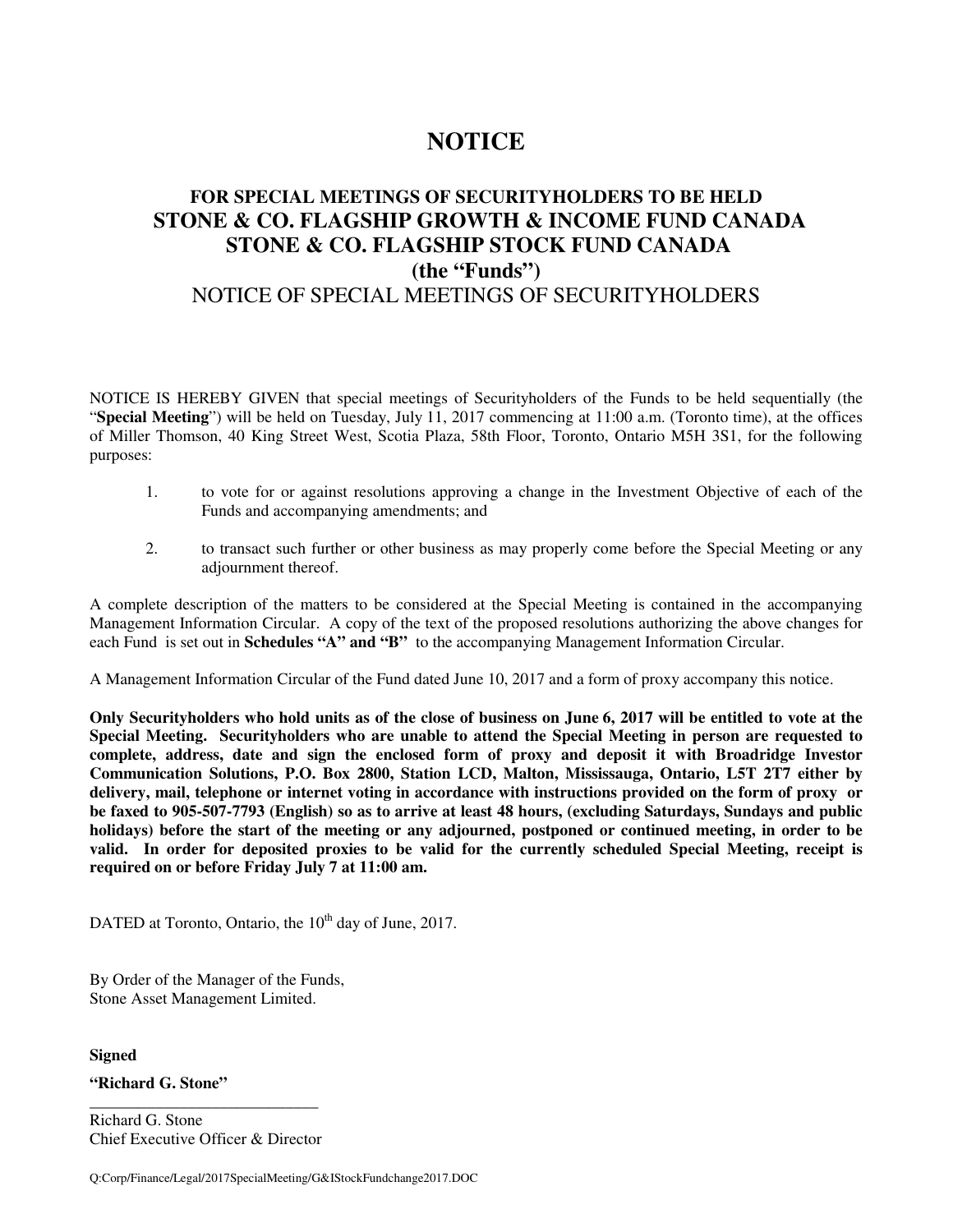# **Stone & Co. Flagship Growth & Income Fund Canada Stone & Co. Flagship Stock Fund Canada**

**MANAGEMENT INFORMATION CIRCULAR FOR SPECIAL MEETINGS OF SECURITYHOLDERS TO BE HELD ON JULY 11, 2017** 

# **THESE DOCUMENTS REQUIRE YOUR IMMEDIATE ATTENTION.**

If you are in doubt as to how to deal with the documents or matters described herein, you should immediately consult your investment adviser.

June 10, 2017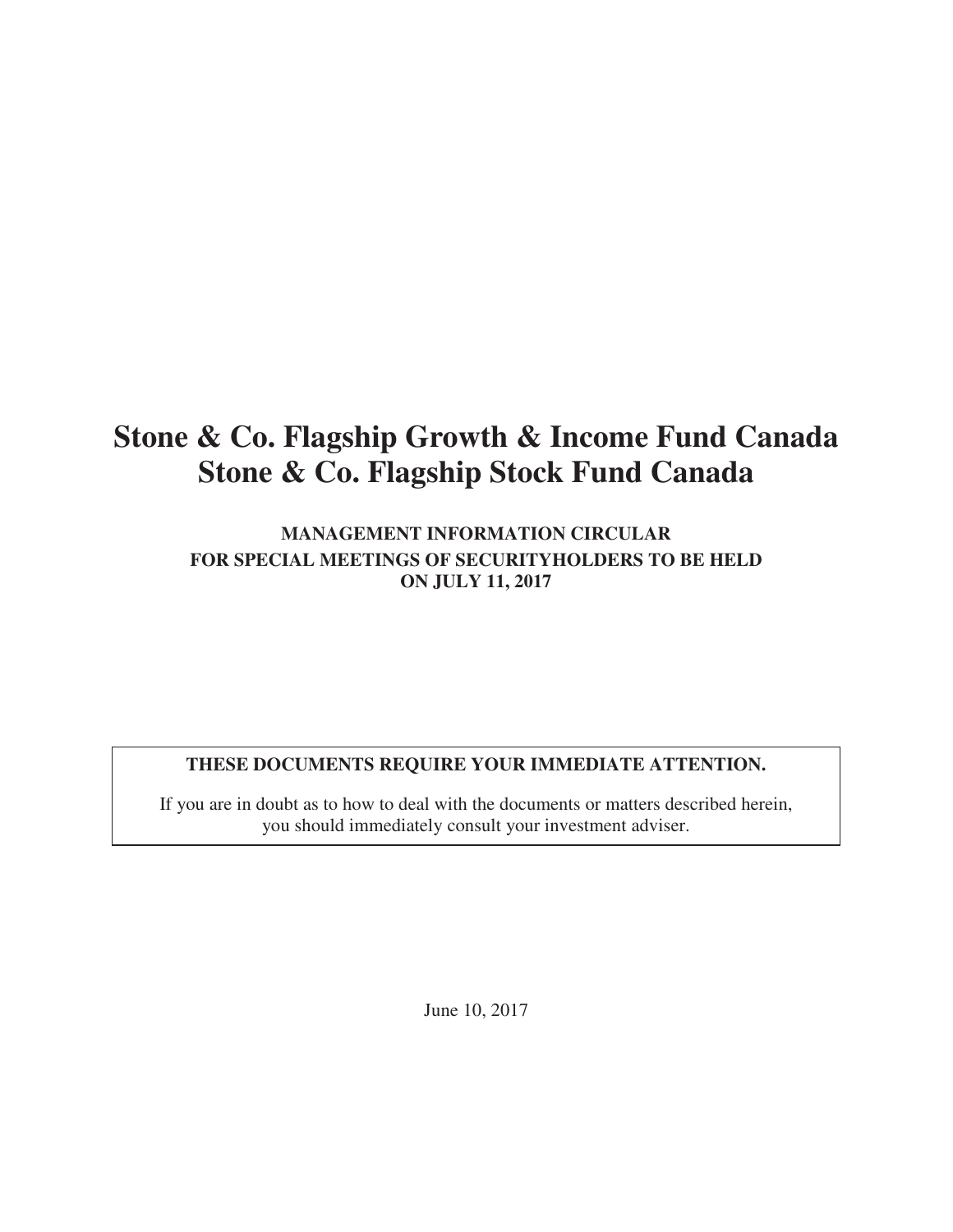#### **MANAGEMENT INFORMATION CIRCULAR**

#### **STONE & CO. FLAGSHIP GROWTH & INCOME FUND CANADA STONE & CO. FLAGSHIP STOCK FUND CANADA SOLICITATION OF PROXIES**

This Management Information Circular is furnished to securityholders of Stone & Co. Flagship Growth & Income Fund Canada, ("Growth & Income Fund") and Stone & Co. Flagship Stock Fund Canada ("Stock Fund") (singularly the "Fund", collectively, the "Funds") in connection with the solicitation of proxies by Stone Asset Management Limited. (the "Manager"), in its capacity as manager of the Funds, to be used at the special meetings of securityholders to be held at the offices of Miller Thomson, 40 King Street West, Scotia Plaza, 58th Floor, Toronto, Ontario M5H 3S1 on Tuesday, July 11, 2017 at 11:00 am and at any adjournment thereof for the purposes set forth in the separately attached Notice of Special Meetings. The solicitation of proxies will be made primarily by mail, but the directors, officers or employees of the Manager may solicit proxies personally, by telephone, online or by facsimile transmission. All expenses in connection with the solicitation of proxies will be borne by the Manager. The Special Meetings in respect of the Funds will each be held separately, (collectively hereinafter referred to as the "Meeting").

Except as otherwise stated, the information contained in this Information Circular is given as of June 10, 2017.

#### **PURPOSE OF MEETING**

The Meeting is being called to consider and vote on the following proposals:

To change the investment objectives of each of the Funds and concurrent with such change accordingly;

- (i) Revise the performance benchmark upon the effective change in investment objective and commence the measurement period of the performance of the Fund against the performance benchmark as revised; and
- (ii) Rename each fund to more accurately reflect the amended investment objective.

The Manager does not believe that the proposals to change the investment objectives, if approved, will result in any material increase to the risks associated with investment in either Fund using current industry risk classification standards incorporating ten year standard deviation calculations. Growth & Income Fund's current risk profile of low to medium will remain unchanged and Stock Fund's current risk profile of medium will remain unchanged, both based on an assessment of the standard deviation on the underlying amended Performance Benchmarks over the past ten years. Both Funds may be subject to a higher proportion of foreign currency risk, however, the Manager is able to deploy currency hedging in the Funds' portfolios.

The securityholders of the Funds will vote separately on the changes in investment objective. Approval will require the affirmative vote of the majority of votes cast in respect thereof.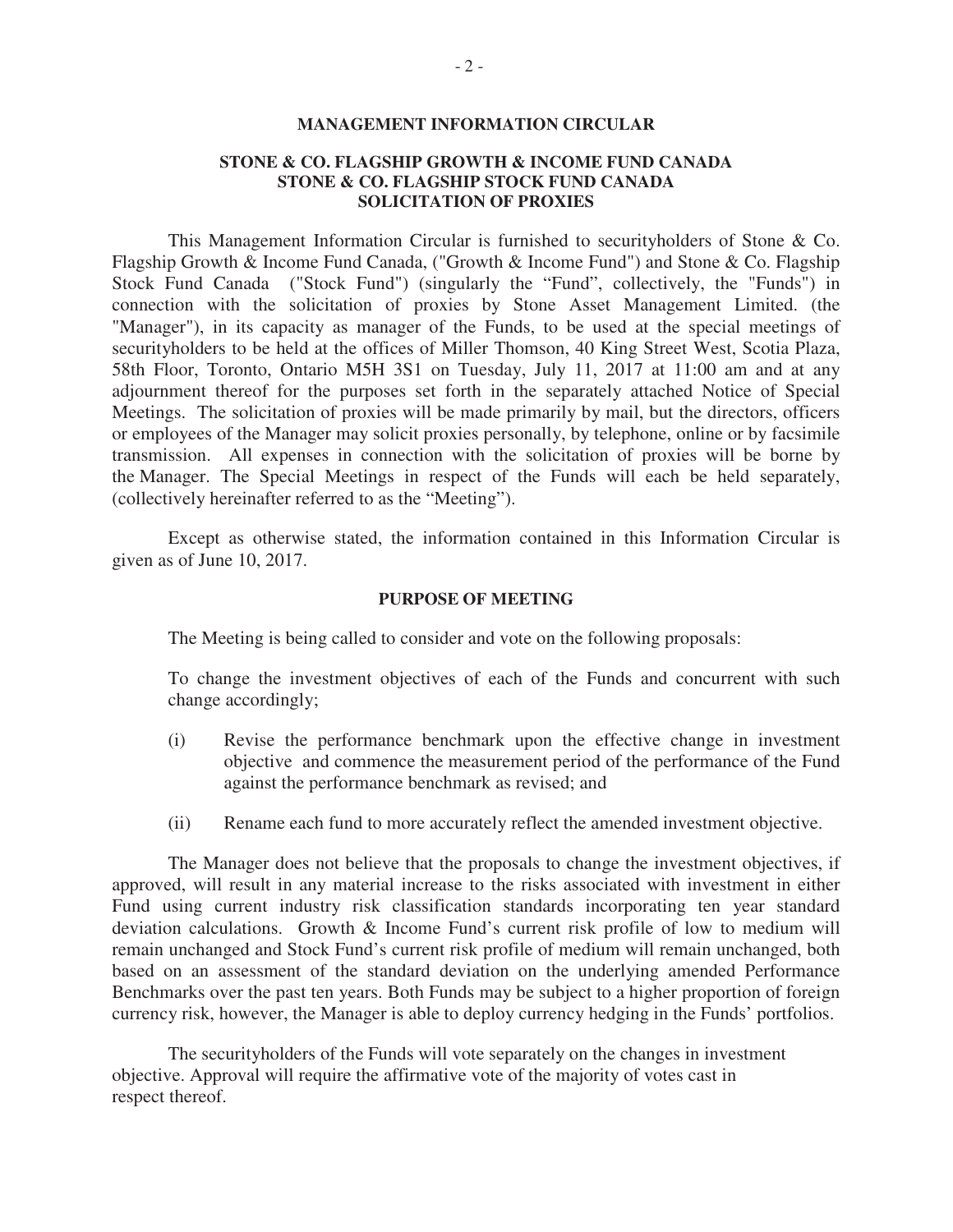#### **PROPOSED CHANGES TO GROWTH & INCOME FUND**

# **Amendment to the Investment Objective and Accompanying Performance Benchmark Changes**

The current investment objective of Growth & Income Fund is:

"To provide superior investment returns combined with a steady stream of current income by investing primarily in Canadian equity and fixed-income securities."

 It is proposed to change the investment objective of the Fund to be substantially in the following form:

# *"The Investment Objective is to provide investors access to a global balanced fund seeking capital appreciation and a steady stream of current income".*

#### **Reasons for Changing Investment Objective**

The Fund's investment objective was originally composed approximately 20 years ago prior to the gradual easing of restrictions on foreign content by Canada Revenue Agency, primarily for the purpose of maintaining its eligibility as a registered investment for registered plans. As a result investments consisted primarily of Canadian securities. Legislative changes have enabled funds to maintain their eligibility for these plans with higher foreign content. Additionally, the Manager, in consultation with the portfolio adviser, has determined that a portfolio of primarily Canadian equity securities has evolved to be exposed to higher concentrations of Financials, Energy and Materials with significant underexposure to Health Care, Consumer Discretionary, Technology and Consumer Staples. Consequently the Manager anticipates that more appropriate diversification and investment opportunities are afforded with the broadening of the investment objective to incorporate global exposure.

With global exposure, the existing Performance Benchmark will be revised to reflect the accompanying Investment Objective change. The Manager, in consultation with the portfolio manager, is responsible for selecting relevant benchmarks or indices reflecting the investment objectives.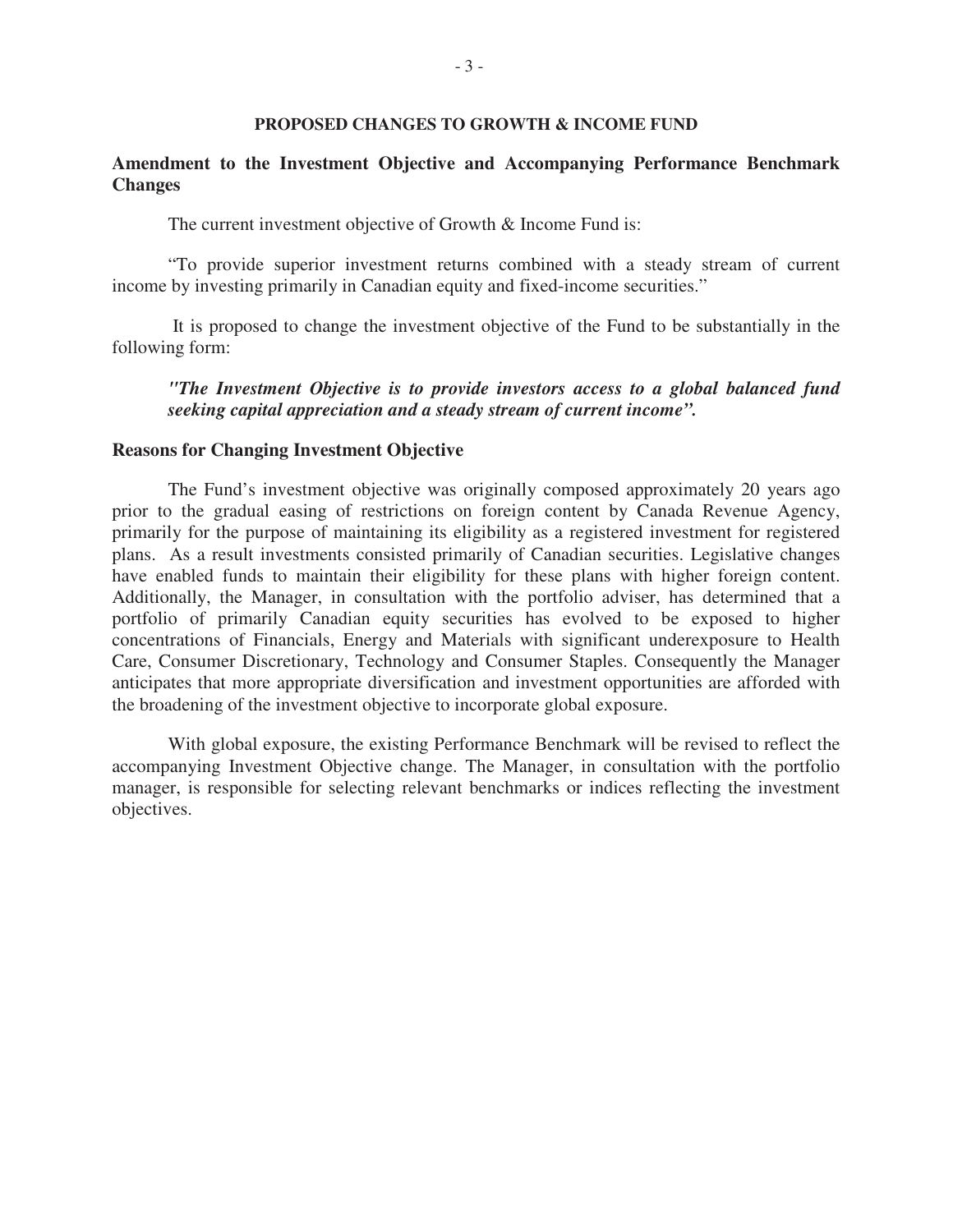| Revised*                                                                                                                                                                                                                                                                                                                                                                                                                                                                                      | Former*                                                                                                          |  |  |  |
|-----------------------------------------------------------------------------------------------------------------------------------------------------------------------------------------------------------------------------------------------------------------------------------------------------------------------------------------------------------------------------------------------------------------------------------------------------------------------------------------------|------------------------------------------------------------------------------------------------------------------|--|--|--|
| 15% of the S&P/TSX Composite<br>Index                                                                                                                                                                                                                                                                                                                                                                                                                                                         | 40% of the S&P/TSX Composite<br>Index                                                                            |  |  |  |
| 15% of S&P500 Index                                                                                                                                                                                                                                                                                                                                                                                                                                                                           | $20\%$ of the S&P500 Index                                                                                       |  |  |  |
| 30% of the MSCI World Index                                                                                                                                                                                                                                                                                                                                                                                                                                                                   |                                                                                                                  |  |  |  |
| 40% of the FTSE TMX Canada<br>Universe Bond Index                                                                                                                                                                                                                                                                                                                                                                                                                                             | 40% of the DEX Universe Bond<br>Index [recently renamed to FTSE]<br><b>TMX Canada Universe Bond</b><br>$Index$ ] |  |  |  |
|                                                                                                                                                                                                                                                                                                                                                                                                                                                                                               |                                                                                                                  |  |  |  |
| *Notes-                                                                                                                                                                                                                                                                                                                                                                                                                                                                                       |                                                                                                                  |  |  |  |
| 1.<br>The named indices consist of the respective Total Return<br>Indices in Canadian Dollars, net of withholding taxes if<br>applicable.                                                                                                                                                                                                                                                                                                                                                     |                                                                                                                  |  |  |  |
| $\overline{2}$ .<br>The revised Performance Benchmark shall be effective on<br>the change in Investment Objective. Commencing at that<br>time, the performance of the Fund will be measured against<br>the performance of the Performance Benchmark as revised.<br>The Former Performance Benchmark shall be discontinued<br>and any performance deficit of the fund against the Former<br><b>Performance Benchmark pursuant to the Former</b><br>Investment Objective shall be extinguished. |                                                                                                                  |  |  |  |

## **Resultant Change and Implementation of a Revised Performance Benchmark**

The Fund's existing prospectus describes in full detail that the Performance Fee is equal to 10% of the amount by which the performance of a series exceeds the performance of its Fund's Performance Benchmark over the Performance Measurement Period, calculated to a maximum of .30% of the average NAV of the series of securities with certain other conditions governing the payment thereon including that the Fund will not pay a Performance Fee unless the net asset value per security ("NAVPS") has increased over the calendar year, regardless of the established benchmark.

As the implementation of the investment objective is to occur during the year, for this transition period, the Fund will not pay a Performance Fee unless the NAVPS has increased over both the NAVPS at commencement of the change in Investment Objective, and the highest NAVPs during the calendar year prior to the change.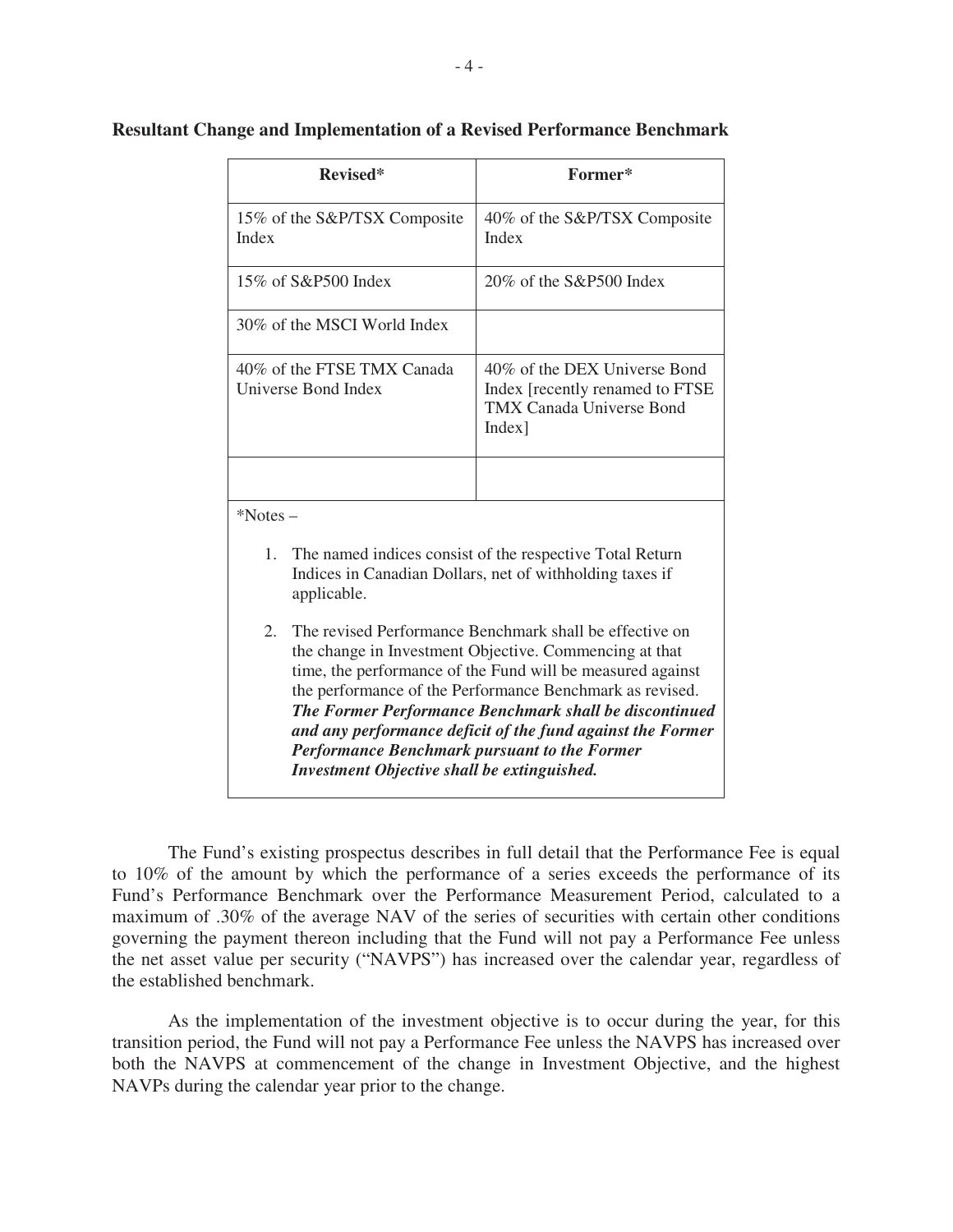#### **Change in Fund Name**

To change the name of the Fund from Stone & Co. Flagship Growth & Income Fund Canada to Stone Global Balanced Fund, or such similar name as the Manager may select upon the implementation of the change of investment objective.

#### **Tax Impact of the Changing Investment Objective and Related Fund changes**

The Investment Objective change and accompanying Fund changes are not a taxable event. Securityholders of the Fund who continue to hold their series of the Fund will not have a disposition of their securities and, accordingly, will not realize a capital gain (or a capital loss) as a result of the change in the Investment Objective. The Fund may, however, gradually dispose of a portion of the investments in its portfolio in changing to the new investment objective. On such dispositions, the Fund may realize capital gains or capital losses. Interest and dividends from entities outside Canada are subject to withholding taxes generally governed by tax treaties between the country of domicile and Canada. Where foreign tax has been withheld, the gross amounts of interest and dividends are reported as foreign income and a foreign tax credit is claimed for securityholders holding their series in a non-registered account.

#### **Authorization of Securityholders of Growth & Income Fund**

In order to carry out the amendment of the Investment Objective of Growth & Income Fund, its securityholders must authorize the amendment of its investment objective.

To give effect to the foregoing, securityholders of Growth & Income Fund are being requested to approve the passing of the resolution set out in Schedule "A" to this Management Information Circular.

#### **PROPOSED CHANGES TO STOCK FUND**

# **Amendment to the Investment Objective and Accompanying Performance Benchmark changes**

The current investment objective of Stock Fund Canada is;

"To provide superior investment returns through capital growth by investing primarily in Canadian equity securities. Current income is a secondary objective."

It is proposed to change the Investment Objective of the Fund to be substantially in the following form:

*"The Investment Objective is to provide investors exposure to North American equity securities seeking long-term capital appreciation"*.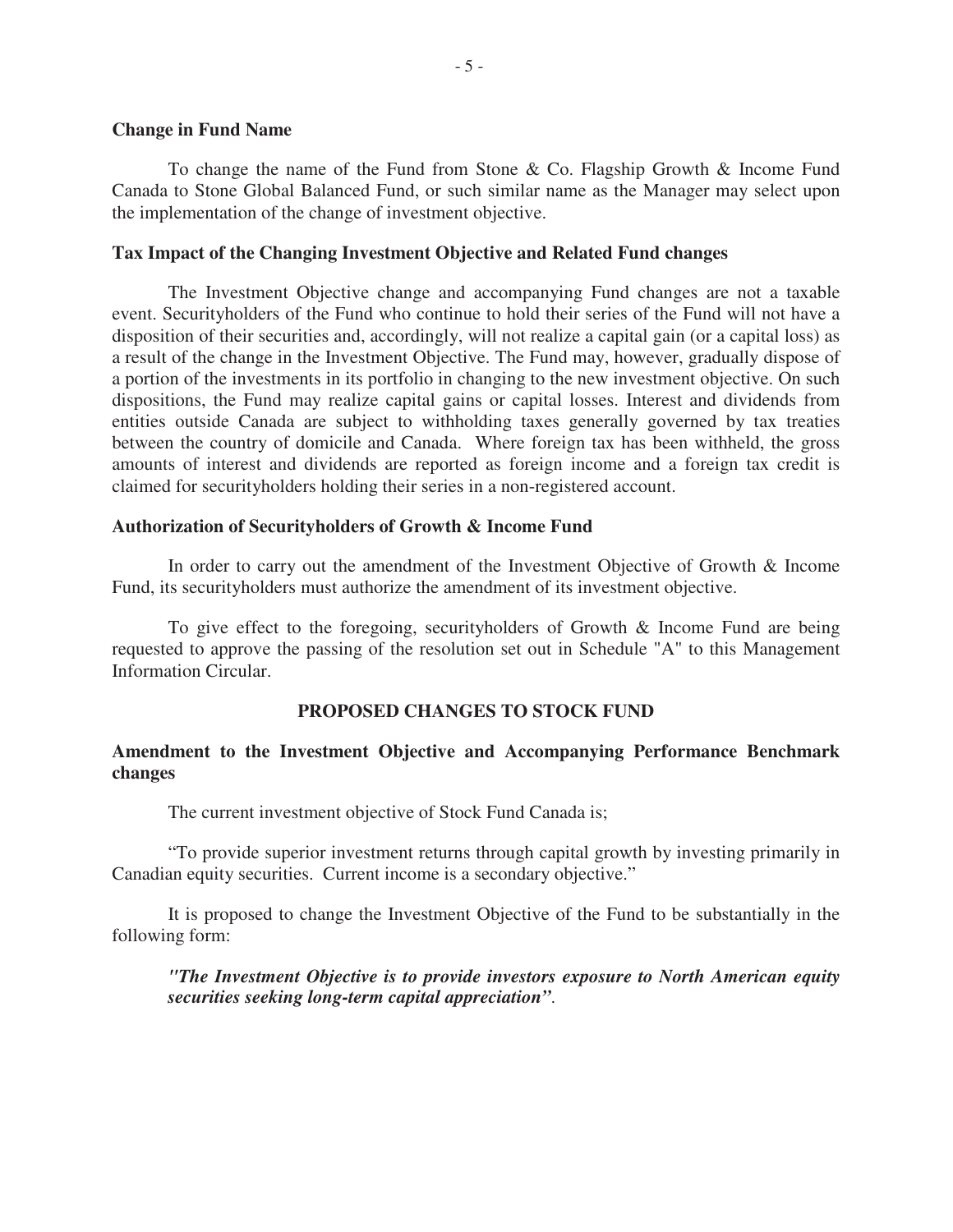#### **Reasons for Changing Investment Objective**

Stock Fund's investment objective was originally composed approximately 20 years ago prior to the gradual easing of restrictions on foreign content by Canada Revenue Agency, primarily for the purpose of maintaining its eligibility as a registered investment for registered plans. As a result investments consisted primarily of Canadian securities. Legislative changes have enabled funds to maintain their eligibility for these plans with higher foreign content including North American equities. Additionally, the Manager, in consultation with the portfolio adviser, has determined that a portfolio of primarily Canadian equity securities has evolved to be exposed to higher concentrations of Financials, Energy and Materials with significant underexposure to Health Care, Consumer Discretionary, Technology and Consumer Staples. Consequently the Manager anticipates that more appropriate diversification and investment opportunities are afforded with the broadening of the investment objective to incorporate North American exposure.

With exposure to North American equities, the existing Performance Benchmark would be revised to reflect the accompanying Investment Objective change. The Manager, in consultation with the portfolio manager, is responsible for selecting relevant benchmarks or indices reflecting the investment objectives.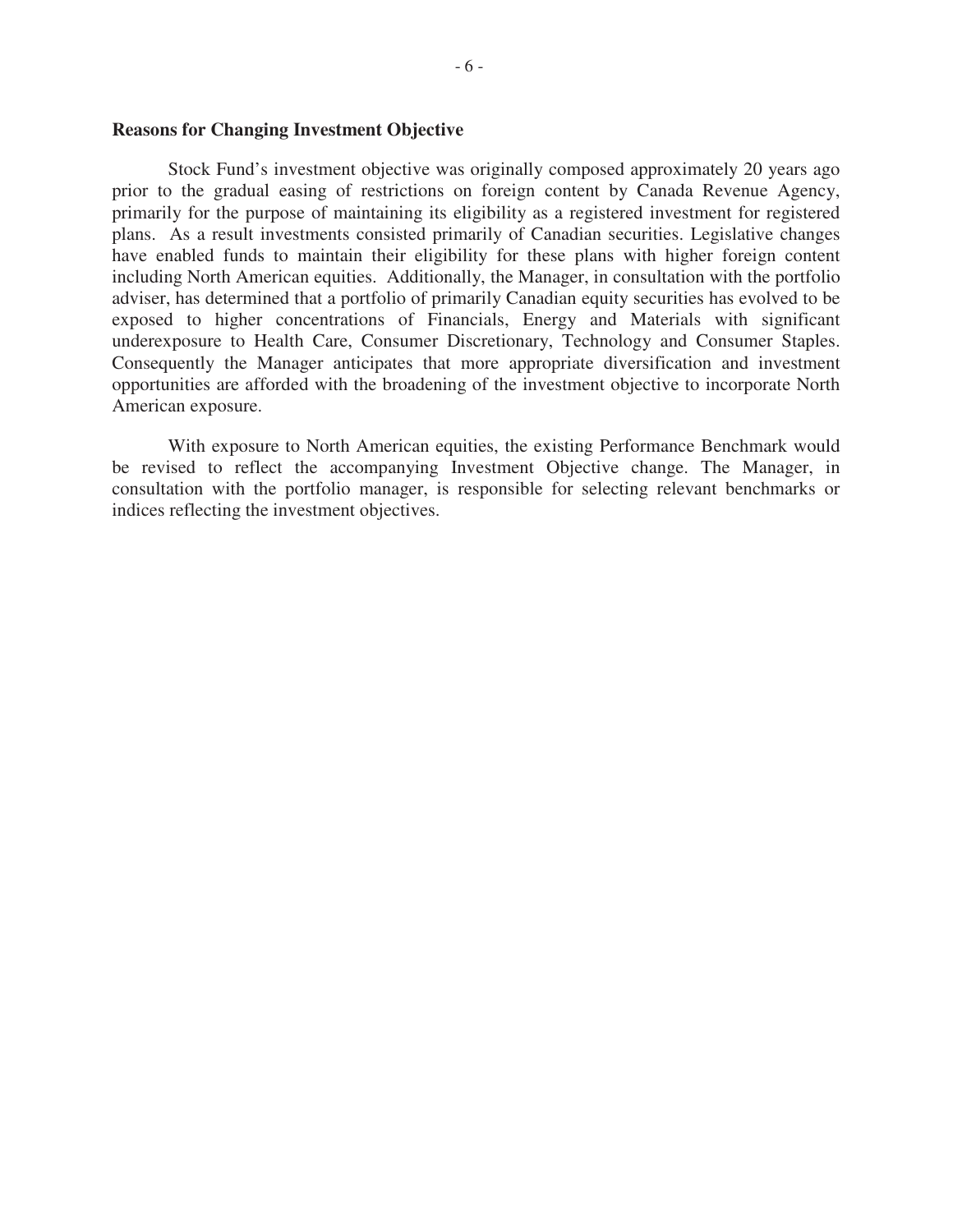| Revised*                                                                                                                                                                                                                                                                                                                                                                                                                                                                     | Former*                                                                      |  |  |  |
|------------------------------------------------------------------------------------------------------------------------------------------------------------------------------------------------------------------------------------------------------------------------------------------------------------------------------------------------------------------------------------------------------------------------------------------------------------------------------|------------------------------------------------------------------------------|--|--|--|
| 50% of the percentage gain or<br>loss of the S&P/TSX Composite<br>Index                                                                                                                                                                                                                                                                                                                                                                                                      | 80% of the percentage gain or<br>loss of the S&P/TSX Composite<br>Index $\%$ |  |  |  |
| 50% of the percentage gain or<br>loss of the S&P500                                                                                                                                                                                                                                                                                                                                                                                                                          | 20% of the percentage gain or<br>loss of the S&P500                          |  |  |  |
|                                                                                                                                                                                                                                                                                                                                                                                                                                                                              |                                                                              |  |  |  |
| $*$ Notes –                                                                                                                                                                                                                                                                                                                                                                                                                                                                  |                                                                              |  |  |  |
| 1. The named indices consist of the respective Total Return<br>Indices net of withholding taxes if applicable and in<br>Canadian dollars.                                                                                                                                                                                                                                                                                                                                    |                                                                              |  |  |  |
| 2.<br>The revised Performance Benchmark shall be effective on the<br>change in Investment Objective. Commencing at that time,<br>the performance of the Fund will be measured against the<br>performance of the Revised Performance Benchmark. The<br>Former Performance Benchmark shall be discontinued and<br>any performance deficit of the Fund against the Former<br><b>Performance Benchmark pursuant to the Former</b><br>Investment Objective shall be extinguished. |                                                                              |  |  |  |

# **Resultant Change and Implementation of a Revised Performance Benchmark**

The existing prospectus describes in detail that the Performance Fee is equal to 10% of the amount by which the performance of a series exceeds the performance of its Fund's benchmark over the Performance Measurement Period, calculated to a maximum of .30% of the average NAV of the series of securities with certain other conditions governing the payment thereon including that the Fund will not pay a Performance Fee unless the net asset value per security ("NAVPS") has increased over the calendar year, regardless of the established benchmark.

As the implementation of the investment objective is to occur during the year, for this transition period, the Fund will not pay a Performance Fee unless the NAVPS has increased over both the NAVPS at commencement of the change in investment objective, and the highest NAVPs during the calendar year prior to the change.

#### **Change in Fund Name**

 To change the name of the Fund from Stone & Co. Flagship Stock Fund Canada to Stone North American Growth Fund or such similar name as the Manager may select upon the implementation of the change of investment objective.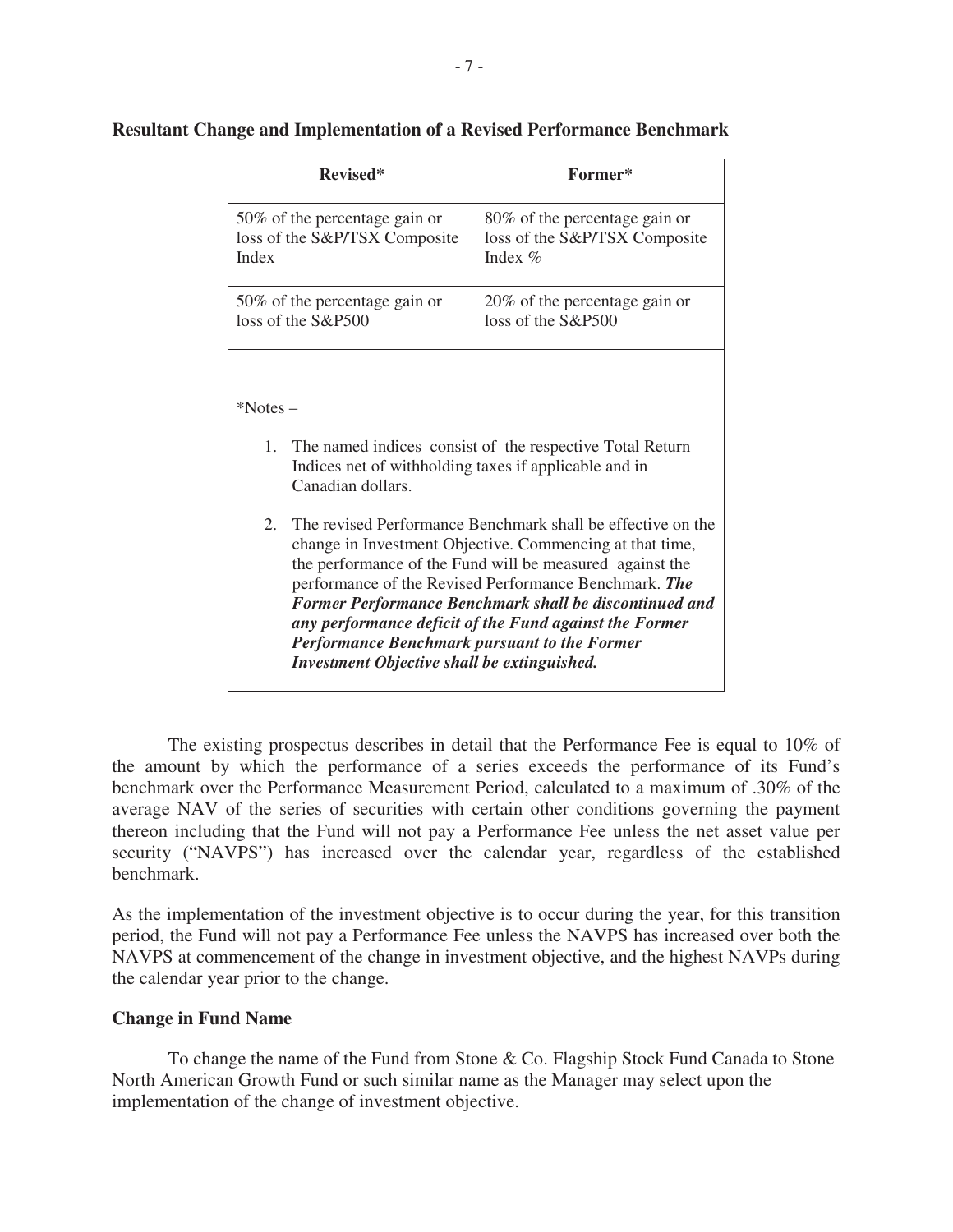# **Tax Impact of the Changing Investment Objective and Related Fund changes**

The Investment Objective change and accompanying Fund changes are not a taxable event. Securityholders of the Fund who continue to hold their shares of the Fund will not have a disposition of their securities and, accordingly, will not realize a capital gain (or a capital loss) as a result of the change in the Investment Objective. The Fund may, however, gradually dispose of a portion of the investments in its portfolio in changing to the new investment objective. On such dispositions, the Fund may realize capital gains or capital losses. Interest and dividends from entities outside Canada are subject to withholding taxes generally governed by tax treaties between the country of domicile including the United States and Canada. Where foreign tax has been withheld, the gross amounts of interest and dividends are reported as foreign income and a foreign tax credit is claimed for securityholders holding their series in a non-registered account.

#### **Authorization of Securityholders of Stock Fund**

In order to carry out the amendment of the Investment Objective of Stock Fund, securityholders must authorize the amendment of its investment objective.

To give effect to the foregoing, securityholders of Stock Fund are being requested to approve the passing of the resolution set out in Schedule "B" to this Management Information Circular.

#### **PROXIES**

#### **Appointment of Proxies**

The proxy nominees named in the enclosed Proxy are directors and officers of the Manager. **A securityholder has the right to appoint some other person or company (who need not be a securityholder of the Funds) to attend and act on his or her behalf at the meeting by inserting the name of that other person in the blank space provided for that purpose in the form of proxy.**

If you return your proxy with voting instructions and naming an individual listed on the enclosed form as your proxy, your units will be voted in accordance with your instructions. If you return your proxy without voting instructions, your units will be voted in favour of the resolutions. If you appoint a proxy other than those individuals listed in the enclosed form of proxy, the Manager, as manager of the Funds, assumes no responsibility as to whether or not the person you appoint will attend the meeting to vote your units in accordance with your instructions or otherwise act on your behalf. Should your appointed proxy not attend the meeting or not be registered with the Manager within the timeline indicated in (a) above, your intended voting instructions will not be counted.

The enclosed form of proxy confers discretionary authority upon the persons named therein with respect to amendments or variations to the matters identified in the Notice, and with respect to other matters which may properly come before the meeting. As of the date of this Management Information Circular, the Manager, as manager of the Funds, knows of no such amendments, variations or matters to come before the meeting other than the matters referred to in the Notice.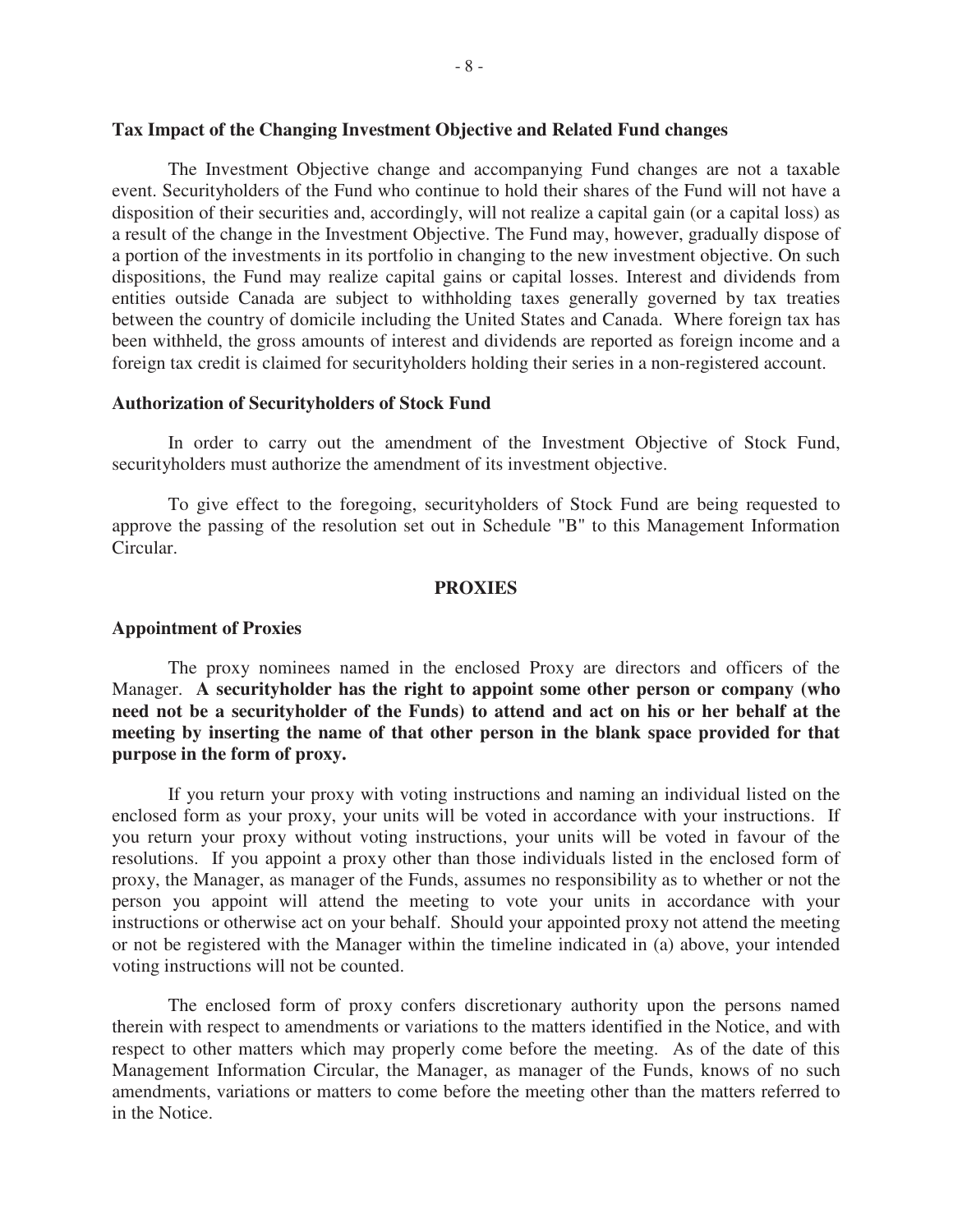In the event of any inconsistency with respect to any information regarding ownership and number of units of the Funds between the Funds' register and that indicated, for convenience, on the form of proxy or by a securityholder on his or her form of proxy, the Funds' register will prevail.

# **Revocation of Proxies**

A securityholder who has given a proxy may revoke it at any time prior to its use. Securityholders are instructed to further review the instructions below and on the accompanying form of proxy to this circular.

# **NOTES TO THE ACCOMPANYING BROADRIDGE FORM OF PROXY ("PROXY")**

A securityholder ("investor") has the right to appoint a person to represent the investor at the meetings other than the management representatives named in this proxy. This right may be exercised by inserting in the space provided the name of the other person the investor wishes to appoint. This other person need not be an investor in any of the Funds (as defined below).

- 1. To be valid, this Proxy must be signed and deposited with Broadridge Investor Communication Solutions, P.O. Box 2800, Station LCD, Malton, Mississauga, Ontario, L5T 2T7 or be faxed to 905-507-7793 (English) so as to arrive at least 48 hours, (excluding Saturdays, Sundays and public holidays) before the start of the meetings or any adjourned, postponed or continued meetings. Specifically, in order to be valid for the meeting time as scheduled, proxies must be received by Broadridge before 11:00 am Friday July 7, 2017.
- 2. If the investor is an individual, this Proxy must be executed exactly as the securities are registered. For an individual investor who is voting on his or her own behalf, the investor has the option of voting by phone or by internet, in addition to the option of sending a signed Proxy to Broadridge Investor Communication Solutions by mail or by fax, as described above. Please see the bottom of the Proxy for instructions to vote by phone or by internet. If an investor votes by phone or internet, the voting instructions received by Broadridge Investor Communication Solutions over the phone or the internet, as the case may be, will be deemed to be a valid proxy, and the investor voting by phone or by internet acknowledges, agrees and represents that any applicable written or execution requirement related to proxy voting has been satisfied.
- 3. If the investor is a corporation, an authorized officer or attorney must execute this Proxy. Evidence of authority may be required. If securities are registered in the name of an executor, administrator or trustee, this Proxy must be executed exactly as the securities are registered. If the securities are registered in the name of a deceased or other investor, the investor's name must be printed in the space provided, the legal representative must sign this Proxy with his or her name printed below his or her signature and evidence of authority to sign on behalf of the investor must be attached to this Proxy.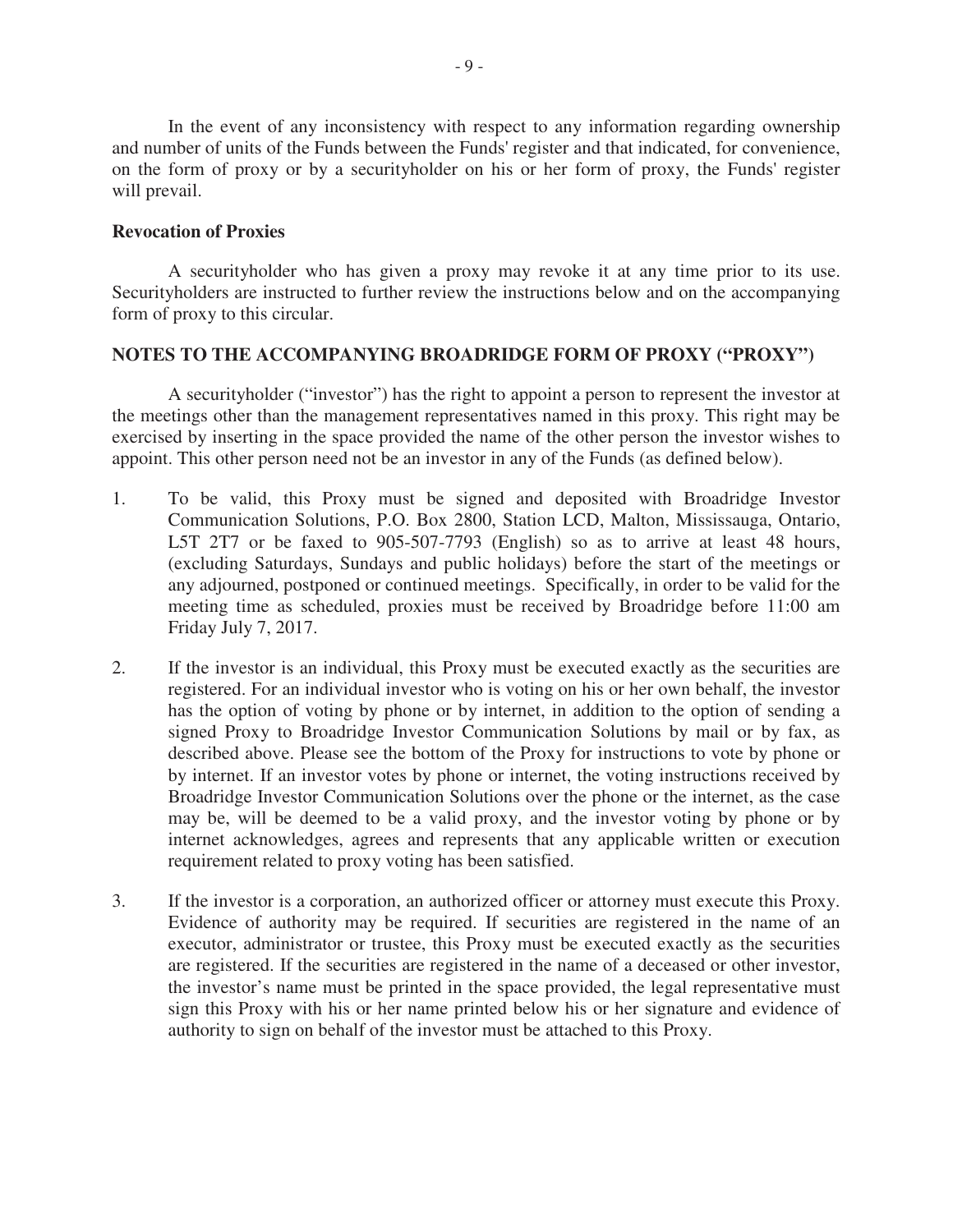- 4. Refer to the related Management Information Circular for further information regarding completion and use of this Proxy and other information pertaining to the meetings and further instructions provided on the actual accompanying Proxy with this circular and on the Proxy enclosed separately.
- 5. If securities are held by two or more investors, any one of them may vote the securities, but if more than one of them are present or represented by proxy, all of these investors must vote the securities together.
- 6. If this Proxy is not dated in the space provided, it is deemed to bear the date on which it is mailed.
- 7. The securities represented by this Proxy will be voted in accordance with the instructions provided. However, this proxy confers discretionary authority on the designated management representatives. If no instruction has been given with respect to voting for or against the matters as described above in this proxy, the management representatives will vote the securities represented by this proxy FOR such matters. An investor or his or her proxy may only vote in respect of the Fund(s) in which the investor holds securities.
- 8. This Proxy is deemed to relate to all securities of the Fund(s) held by the investor unless otherwise indicated on this Proxy by the investor.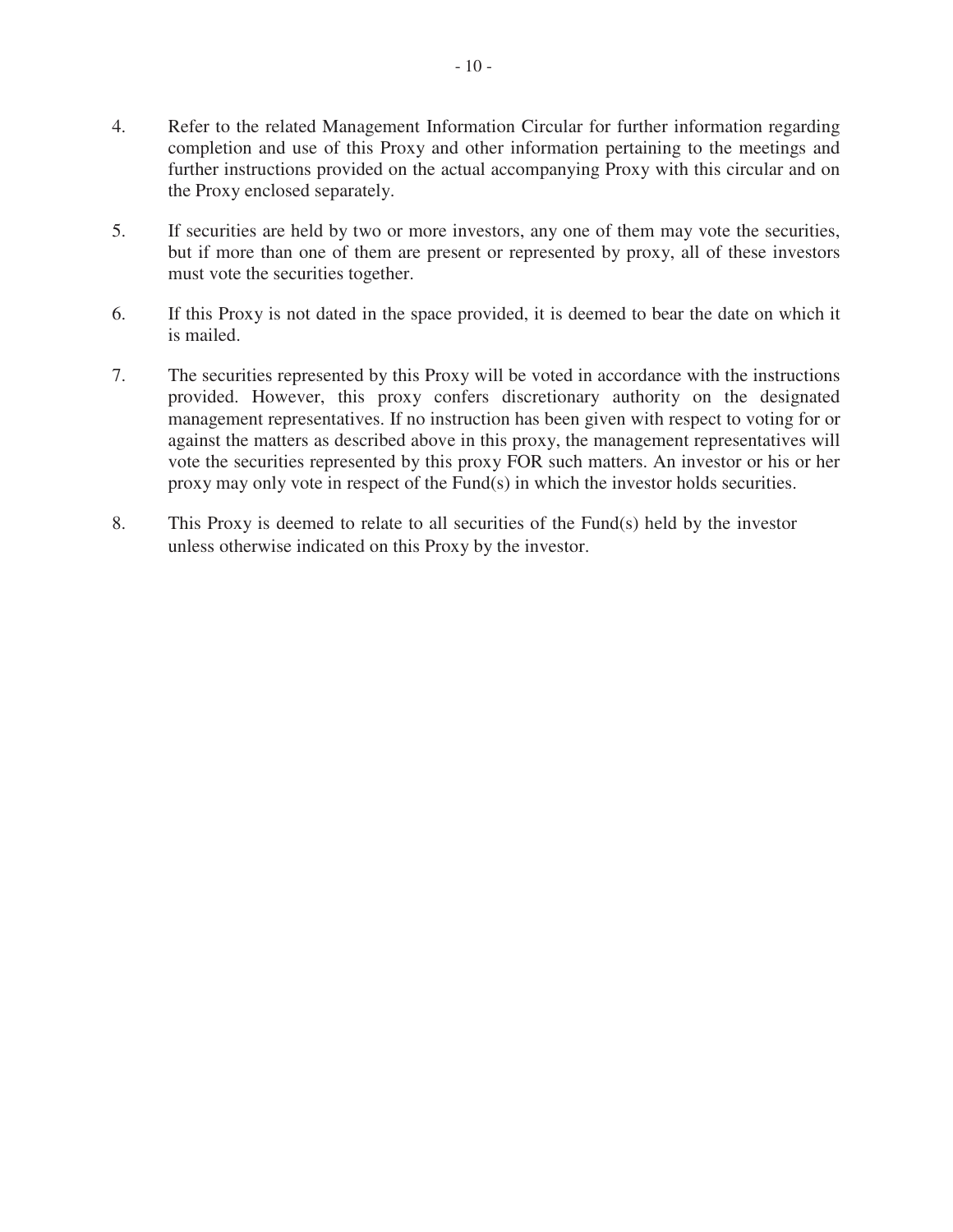#### **VOTING SECURITIES AND PRINCIPAL HOLDERS THEREOF**

The number of outstanding units of Growth & Income Fund and Stock Fund, as at June 6, 2017 are as follows

.

| <b>Series</b> | Stone & Co. Flagship<br><b>Growth &amp; Income Fund</b><br>Canada | Stone & Co. Flagship Stock Fund<br>Canada |
|---------------|-------------------------------------------------------------------|-------------------------------------------|
| $\mathbf A$   |                                                                   | 441,428                                   |
| AA            | 656,341                                                           |                                           |
| T8A           | 2,874,156                                                         | 718,204                                   |
| L             | 312,311                                                           | 32,518                                    |
| $\mathbf F$   |                                                                   | 109,405                                   |
| FF            | 376,569                                                           |                                           |
| $\bf{B}$      |                                                                   | 582,858                                   |
| $\bf BB$      | 111,641                                                           |                                           |
| T8B           | 4,786,357                                                         | 621,541                                   |
| T8C           | 488,265                                                           | 113,746                                   |
| <b>Total</b>  | 9,605,640                                                         | 2,619,700                                 |

To the knowledge of the Manager, as at June 6, 2017, no person or company owned more than 10% of the issued and outstanding units of the Funds.

Only the holder of units of the Funds as at June 6, 2017 are entitled to receive notice of the meeting. The number of units held by a securityholder on June 6, 2017 is set out in the securityholder's proxy, for convenience of reference only. Each securityholder of record as of 5:00 p.m. on June 6, 2017 is entitled to one vote at the meeting for each whole unit registered in such securityholder's name on the books of the Fund(s) at that time.

The quorum for the meeting, as established by the Funds' declaration of trust, is two securityholders in person or represented by proxy. If a quorum for a Fund is not present on the original date called for the meeting, the meeting will stand adjourned and will reconvene in accordance with the declaration of trust.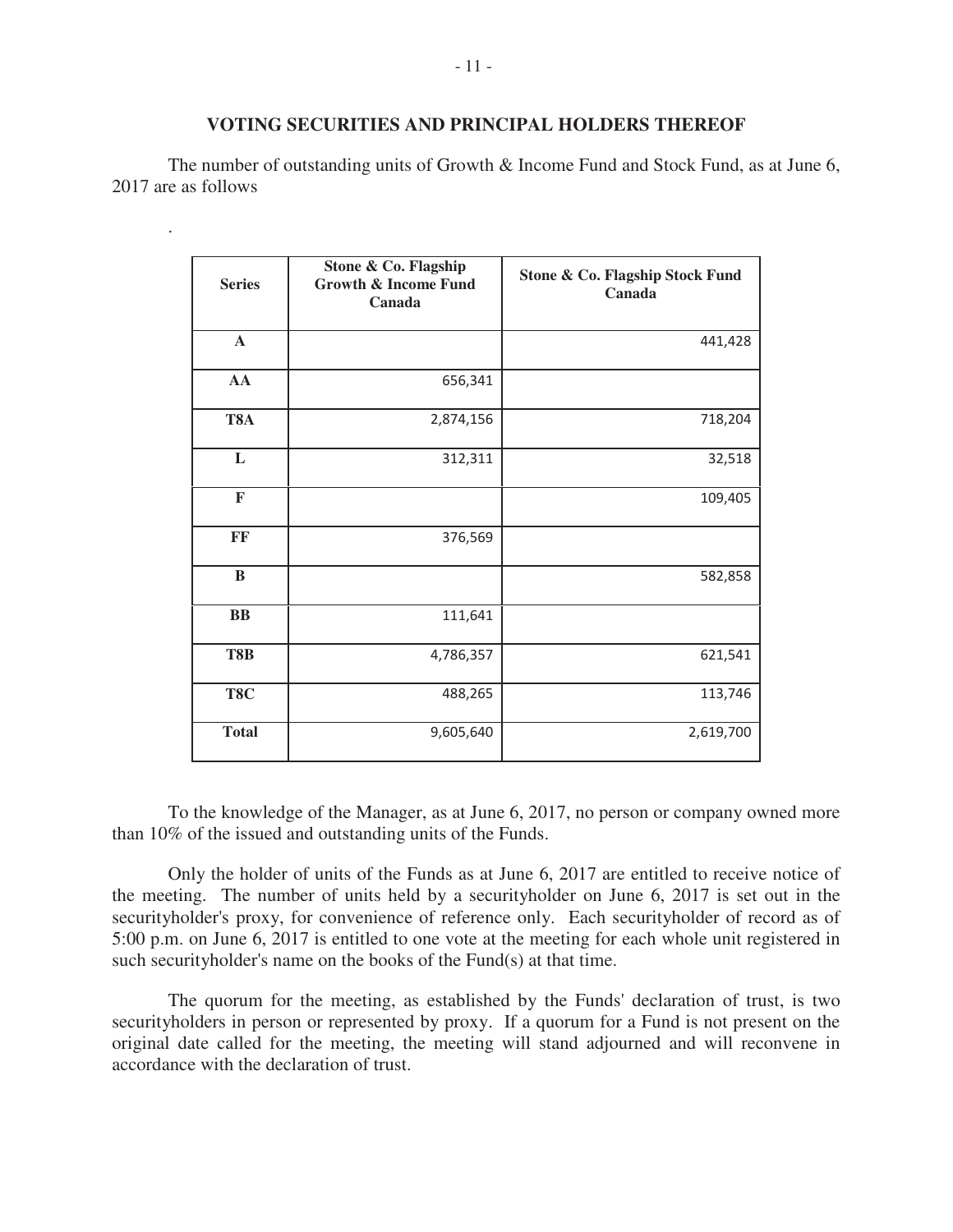# **DIRECTORS AND OFFICERS OF THE MANAGER**

The directors and officers of the Manager are as follows:

| <b>Name and Municipality of</b><br><b>Residence</b> | <b>Position with Stone</b><br><b>Asset Management</b><br>Limited.    | <b>Principal Occupation</b>                                                                                                                                                                                                          |  |
|-----------------------------------------------------|----------------------------------------------------------------------|--------------------------------------------------------------------------------------------------------------------------------------------------------------------------------------------------------------------------------------|--|
| Mr. Richard G. Stone, CIM<br>Toronto, Ontario       | Chief Executive Officer,<br>Chief Investment Officer<br>and Director | Chief<br>Executive<br>Officer<br>and<br>Director of Stone Investment Group<br>Limited. Chief Executive Officer of<br>Stone Asset Management Limited<br>and Chief Investment Officer since<br>September, 1999.                        |  |
| James Elliott, C.A.<br>Mr.<br>Toronto, Ontario      | Chief Financial Officer<br>and Director                              | Chief Financial Officer and Director<br>of Stone Investment Group Limited<br>Chief<br>since September 2006.<br>Financial Officer of Stone<br>Asset<br>Management<br>Limited<br>since<br>September, 1999, and Director since<br>2004. |  |
| Mr. Mohsin Bashir, CFA                              | Vice President and<br>Director                                       | Vice President Investments, Stone<br>Asset Management Limited since<br>October 2014 prior thereto Portfolio<br>Manager<br>$\sigma$<br>Stone<br>Asset<br>Management Limited.                                                          |  |

Other than as noted above, each of the directors and officers of the Manager has been engaged for more than five years in his present principal occupation or in other capacities with the companies, organizations or predecessors thereof.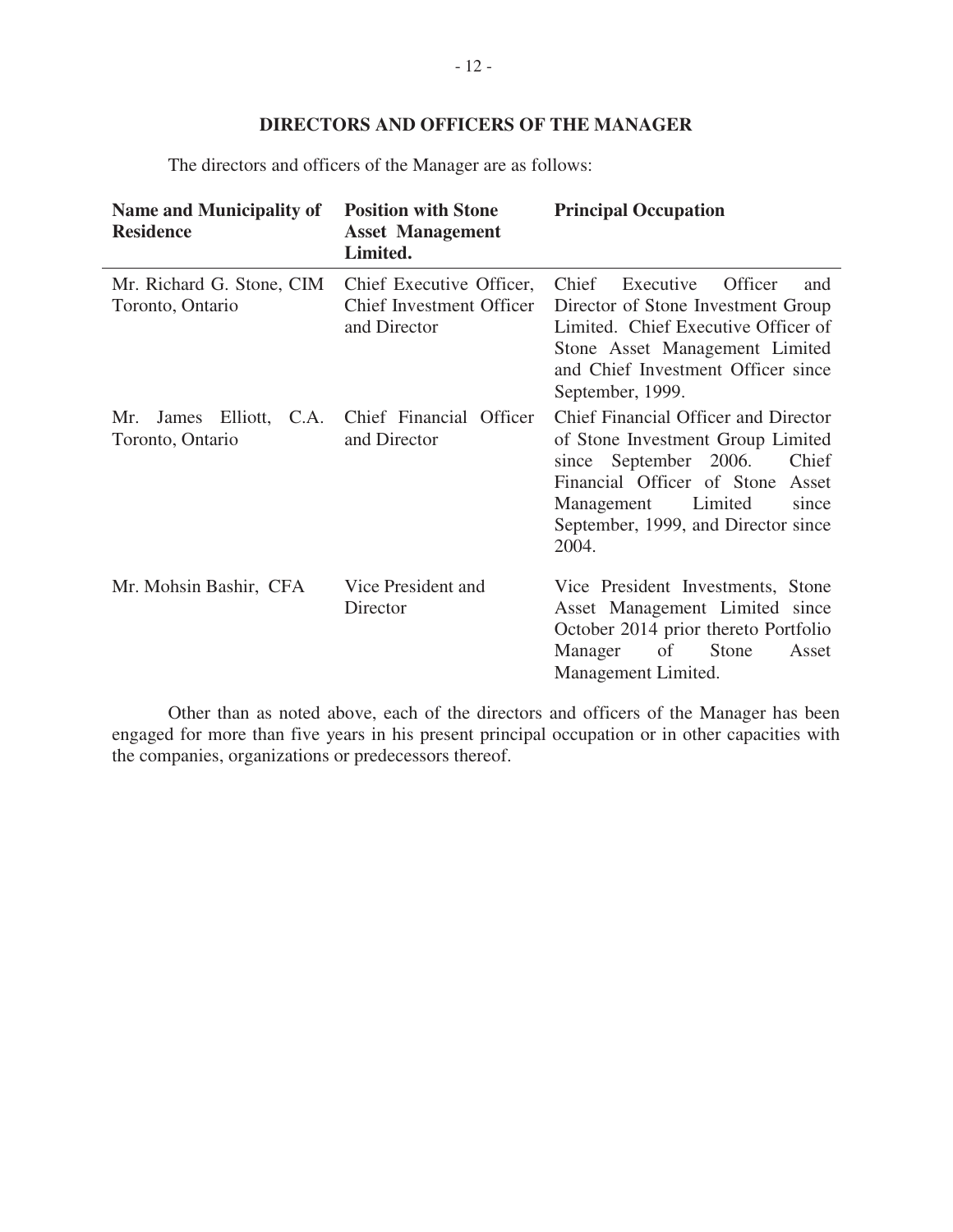As at June 6, 2017, units of the Funds held by directors and officers of the Manager, and directors of the parent company of the Manager, Stone Investment Group Limited are as follows:

|                            | Growth & Income<br>Fund |       | <b>Stock Fund</b> |
|----------------------------|-------------------------|-------|-------------------|
|                            |                         |       |                   |
| Richard Stone <sup>X</sup> |                         |       | 19,299            |
| Jim Elliott                |                         | 8,832 | 14,902            |
| Mohsin Bashir              |                         |       |                   |
| Jacques Boulet*            |                         | 650   | 7,362             |
| Tim Calibaba*              |                         |       |                   |
| Suzanne Grimble*           |                         |       | 1,074             |
| Mark Lawrence*             |                         |       |                   |
| Total                      |                         | 9,482 | 42,637            |

x-held directly, and indirectly

\* Member of board of directors of Stone Investment Group Limited, the parent company of the Manager.

## **INTEREST OF INSIDERS IN PROPOSED AMENDMENTS**

The Manager provides management services for each of the Funds. As such the manager receives payment of management fees from the Funds and performance fees, if any. Securityholders may consult the most recent audited Financial Statements for the year ended December 31, 2016 and the accompanying Management Report of Fund Performance for the Funds which are filed on SEDAR and on the Manager's website at www.stoneco.com.

# **REVIEW OF THE FUND CHANGES BY THE INDEPENDENT REVIEW COMMITTEE ("IRC")**

National Instrument 81-107 , ("NI 81-107") requires the Manager to bring "conflict of interest matters" as described in NI 81-107 to the IRC for its review and recommendations to the manager or, in certain circumstances, approval of the matter. While the Manager has the potential for a conflict of interest arising from these changes, the proposal to the securityholders may still be fair and reasonable to investors. Regardless of NI 81-107 fundamental changes to the investment objectives of a fund require securityholder approval.

The Manager has presented the proposed changes to the IRC which include the potential for the Manager to receive fees in respect of performance fees as a result of the changes to the Investment Objectives of the Funds and application of the revised Performance Benchmarks.

The IRC has reviewed the proposed changes to the Funds and has advised the Manager that in the IRC's opinion, having reviewed the changes as potential "conflicts of interest", the changes achieve a fair and reasonable result for each of the Funds. The IRC views the disclosure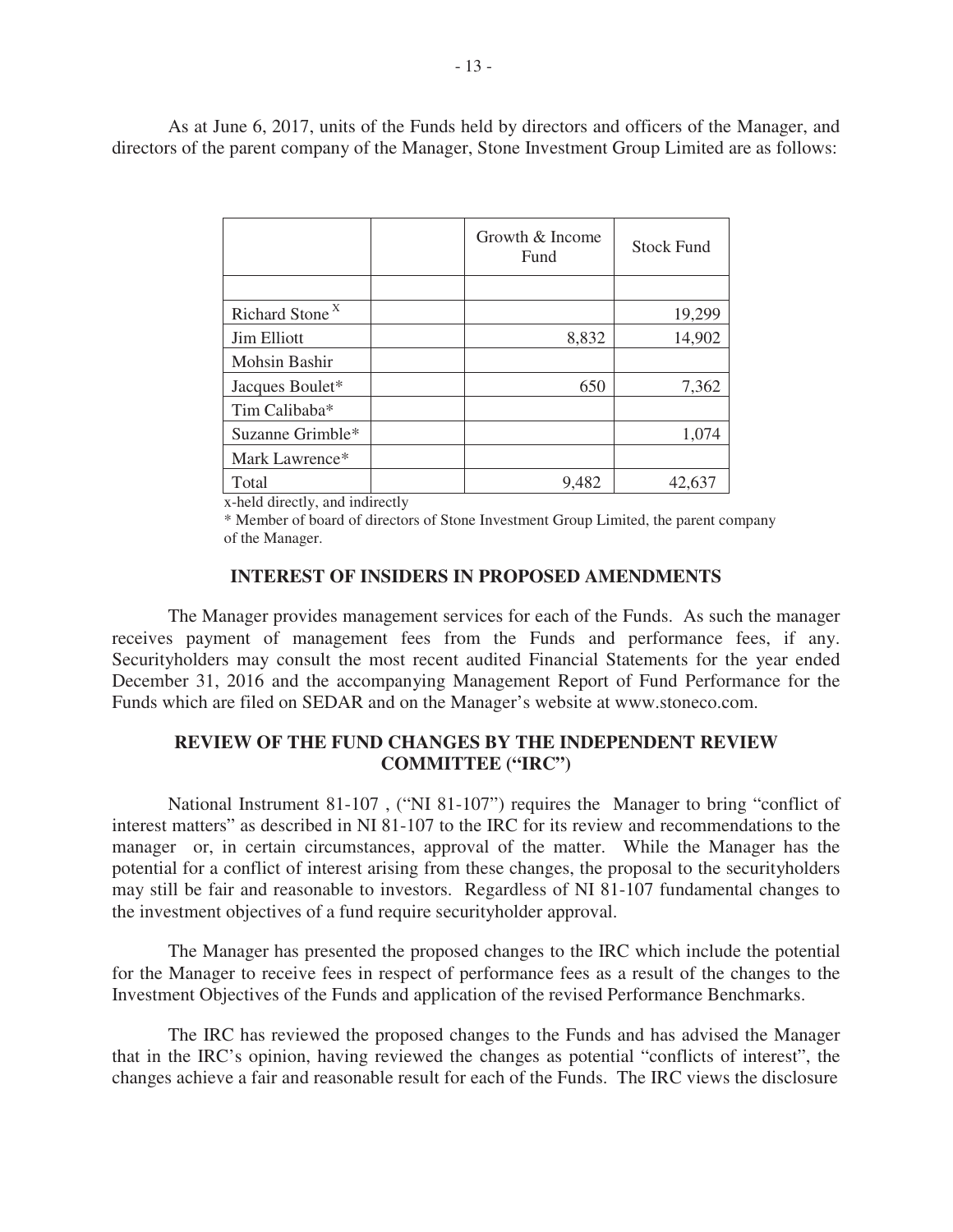contained within this circular provides information sufficient for securityholders to review and make their own decision as to the approval of the changes. While the IRC has considered the changes from a "conflict of interest" perspective, it is not the role of the IRC to provide guidance on how securityholders should vote.

# **RECOMMENDATION**

The Board of Directors of the Manager, unanimously recommends that securityholders vote in favour of the resolutions set out in Schedules "A" and "B" to this Circular.

# **APPROVAL OF CIRCULAR**

The contents and sending of this Circular have been approved by the Board of Directors of the Manager, as manager of the Funds.

DATED at Toronto, Ontario this 10<sup>th</sup> day of June, 2017.

# **STONE ASSET MANAGEMENT LIMITED.**

#### **Signed**

**"Richard G. Stone"** 

Richard Stone Director and Chief Executive Officer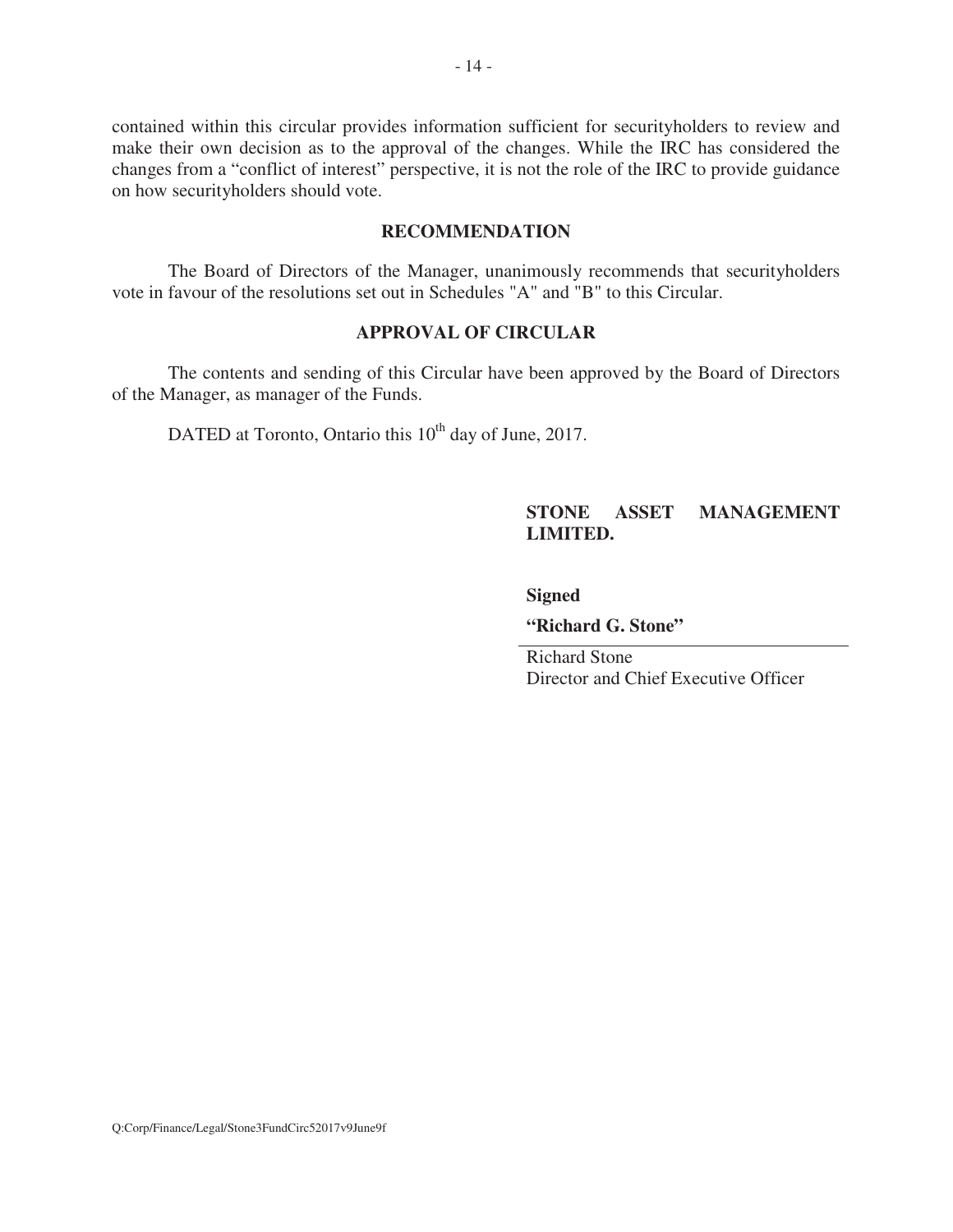# **SCHEDULE "A"**

# **RESOLUTIONS OF THE SECURITYHOLDERS OF THE STONE & CO. FLAGSHIP GROWTH & INCOME FUND CANADA ("GROWTH & INCOME FUND")**

# **BE IT RESOLVED THAT:**

1. the change of the Investment Objective of the Growth & Income Fund to be substantially in the following form:

"The Investment Objective is to provide investors access to a global balanced fund seeking capital appreciation and a steady stream of current income"

is approved. Concurrent with the approved change in the Investment Objective the following amendments will be implemented:

- (i) The revised Performance Benchmark shall be effective on the change in Investment Objective. Commencing at that time, the performance of the Fund will be measured against the performance of the revised Performance Benchmark. *The Former Performance Benchmark shall be discontinued and any performance deficit of the Fund against the Former Performance Benchmark pursuant to the Former Investment Objective shall be extinguished* and;
- (ii) The name of the Fund will be changed from Stone & Co. Flagship Growth  $\&$ Income Fund Canada to Stone Global Balanced Fund or such similar name as the Manager may select upon the implementation of the change of Investment Objective.
- 2. any director or officer of the Manager of the Fund is authorized to take all such steps as are necessary to give effect to the amendment of the Investment Objective and accompanying changes; and
- 3. the Board of Directors of the Manager of the Fund shall have the discretion to elect not to proceed with any of the aforesaid changes should it so determine.